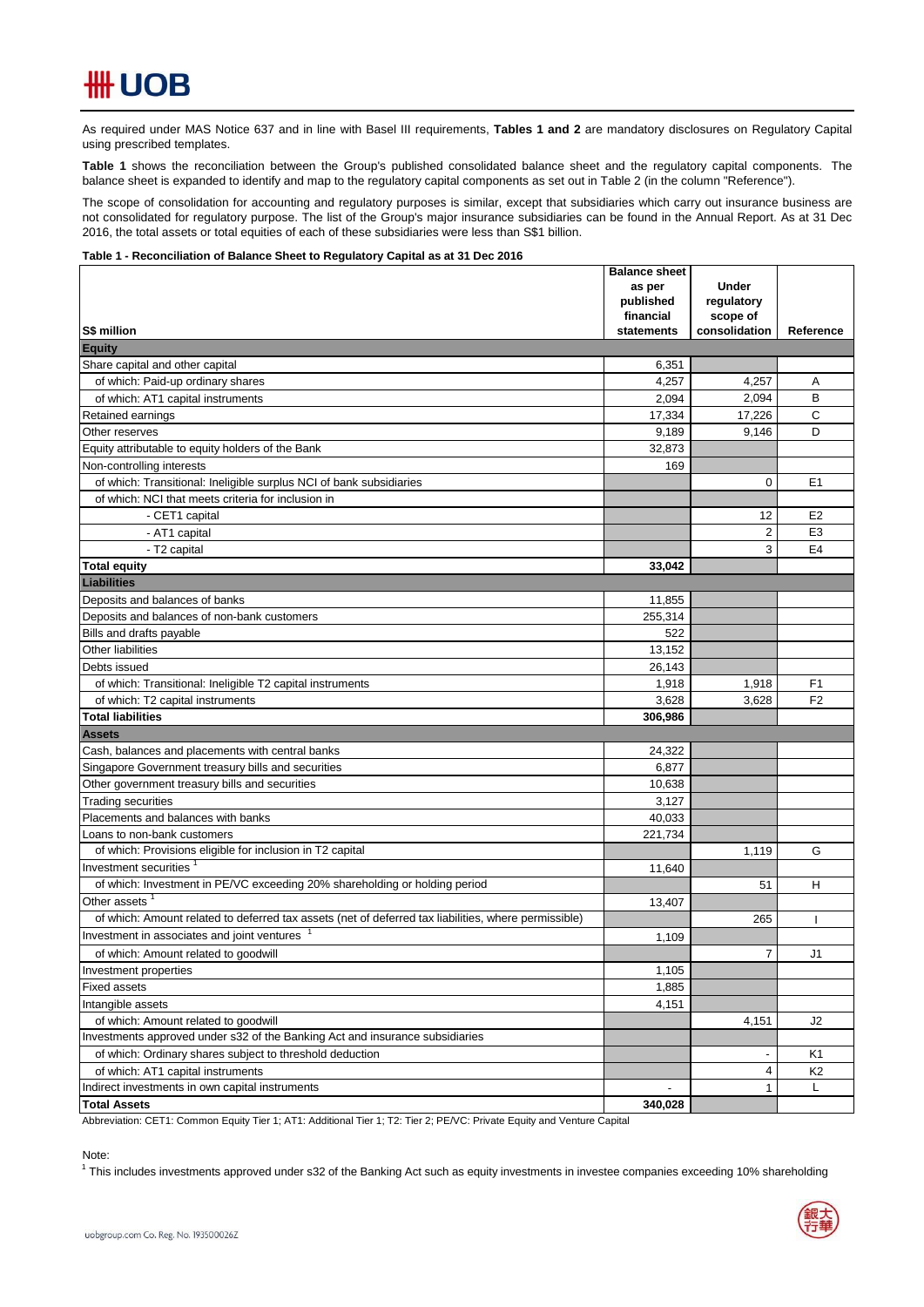## **#H UOB**

**Table 2** lists the regulatory capital components and the corresponding regulatory adjustments. The columns: (a) '**Amount**' refers to components of capital calculated in accordance with MAS Notice 637, effective 1 Jan 2013, (b) '**Amount subject to Pre-Basel III Treatment**' refers to components of capital that are on transitional arrangement, otherwise would be fully applied towards the relevant tier of capital, and (c) 'Source' provides link to Table 1 by way of alphabetic / alphanumeric references, and cross-reference within the table by way of row number. Regulatory adjustments that are deducted against capital are reflected as positive numbers. Amounts less than \$500,000 in absolute terms are shown as "0".  $\mathsf{Table 2}$  lists the requlatory capital components and the corresponding requlatory adjustments. The collection

### **Table 2 - Capital Components as at 31 Dec 2016**

|                                    |                                                                                                                  |                          | <b>Amount</b><br>subject to |                |
|------------------------------------|------------------------------------------------------------------------------------------------------------------|--------------------------|-----------------------------|----------------|
|                                    |                                                                                                                  |                          | Pre-Basel III               |                |
|                                    | S\$ million                                                                                                      | Amount                   | <b>Treatment</b>            | <b>Source</b>  |
|                                    | Common Equity Tier 1 capital: instruments and reserves                                                           |                          |                             |                |
| $\overline{1}$                     | Paid-up ordinary shares and share premium (if applicable)                                                        | 4,257                    |                             | Α              |
| $\overline{2}$                     | Retained earnings                                                                                                | 17,226                   |                             | C              |
| $3^{\sharp}$                       | Accumulated other comprehensive income and other disclosed reserves                                              | 9,146                    |                             | D              |
| $\overline{4}$                     | Directly issued capital subject to phase out from CET1                                                           |                          |                             |                |
|                                    | (only applicable to non-joint stock companies)                                                                   |                          |                             |                |
| 5                                  | Minority interest that meets criteria for inclusion                                                              | 13                       | (0)                         | $E1 + E2, -E1$ |
| $6\phantom{1}6$                    | Common Equity Tier 1 capital before regulatory adjustments                                                       | 30,641                   |                             |                |
|                                    | Common Equity Tier 1 capital: regulatory adjustments                                                             |                          |                             |                |
| $\overline{7}$                     | Valuation adjustment pursuant to Part VIII of MAS Notice 637                                                     | $\overline{a}$           |                             |                |
| $^{\circ}$                         | Goodwill, net of associated deferred tax liability                                                               | 2,495                    | 1,663                       | J1+J2          |
| $9^{\sharp}$                       | Intangible assets, net of associated deferred tax liability                                                      |                          | $\overline{a}$              |                |
| $10^{#}$                           | Deferred tax assets that rely on future profitability                                                            | 159                      | 106                         |                |
| 11                                 | Cash flow hedge reserve                                                                                          |                          |                             |                |
| 12                                 | Shortfall of TEP relative to EL under IRBA                                                                       |                          |                             |                |
| 13                                 | Increase in equity capital resulting from securitisation transactions                                            | $\overline{\phantom{a}}$ | $\overline{\phantom{a}}$    |                |
| 14                                 | Unrealised fair value gains/losses on financial liabilities and derivative liabilities                           |                          |                             |                |
|                                    | arising from changes in own credit risk                                                                          |                          |                             |                |
| 15                                 | Defined benefit pension fund assets, net of associated deferred tax liability                                    | $\overline{\phantom{a}}$ |                             |                |
| 16                                 | Investments in own shares                                                                                        | 0                        |                             | L              |
| 17                                 | Reciprocal cross-holdings in ordinary shares of financial institutions                                           |                          |                             |                |
| 18                                 | Capital investments in ordinary shares of unconsolidated financial institutions                                  |                          |                             |                |
|                                    | in which Reporting Bank does not hold a major stake                                                              |                          |                             | K <sub>1</sub> |
| $19^{#}$                           | Investments in ordinary shares of unconsolidated major stake companies                                           |                          |                             |                |
|                                    | approved under s32 of Banking Act (including insurance subsidiaries)                                             |                          |                             |                |
|                                    | (amount above 10% threshold)                                                                                     |                          |                             |                |
| 20 <sup>#</sup><br>21 <sup>#</sup> | Mortgage servicing rights (amount above 10% threshold)<br>Deferred tax assets arising from temporary differences |                          |                             |                |
|                                    |                                                                                                                  |                          |                             |                |
| 22                                 | (amount above 10% threshold, net of related tax liability)<br>Amount exceeding the 15% threshold                 |                          |                             |                |
| $23^{#}$                           | of which: investments in ordinary shares of unconsolidated major stake companies                                 |                          |                             |                |
|                                    | approved under s32 of Banking Act (including insurance subsidiaries)                                             |                          |                             |                |
| $24^{\rm #}$                       | of which: mortgage servicing rights                                                                              |                          |                             |                |
| $25^{\rm{*}}$                      | of which: deferred tax assets arising from temporary differences                                                 |                          |                             |                |
| 26                                 | National specific regulatory adjustments                                                                         | 31                       |                             |                |
| 26A                                | PE/VC investments in the form of ordinary shares, in excess of 20%                                               | 31                       | 21                          | Н              |
|                                    | of such capital investments                                                                                      |                          |                             |                |
| 26B                                | PE/VC investments held beyond the relevant holding periods set out in MAS Notice 630                             | 0                        | 0                           | н              |
| 26C                                | Capital deficits in subsidiaries and associates that are regulated financial institutions                        |                          | $\overline{a}$              |                |
| $\overline{26}$ D                  | Any other items which the Authority may specify                                                                  |                          |                             |                |
| 27                                 | Regulatory adjustments applied in calculation of CET1 Capital due to insufficient                                |                          |                             |                |
|                                    | AT1 Capital to satisfy required deductions                                                                       |                          |                             |                |
| 28                                 | Total regulatory adjustments to CET1 Capital                                                                     | 2,685                    |                             |                |
| 29                                 | Common Equity Tier 1 capital (CET1)                                                                              | 27,956                   |                             |                |
|                                    | Additional Tier 1 capital: instruments                                                                           |                          |                             |                |
| 30                                 | AT1 capital instruments and share premium (if applicable)                                                        | 2,094                    |                             | В              |
| 31                                 | of which: classified as equity under the Accounting Standards                                                    | 2,094                    |                             |                |
| 32                                 | of which: classified as liabilities under the Accounting Standards                                               |                          |                             |                |
| 33                                 | Transitional: Ineligible capital instruments (pursuant to paragraphs 6.5.3 and 6.5.4)                            | $\blacksquare$           |                             |                |
| 34                                 | AT1 capital instruments issued by fully-consolidated subsidiaries that meet criteria for inclusion               | 2                        |                             | E <sub>3</sub> |
| 35                                 | of which: instruments issued by subsidiaries subject to phase out                                                |                          |                             |                |
| 36                                 | Additional Tier 1 capital before regulatory adjustments                                                          | 2,096                    |                             |                |
|                                    | Additional Tier 1 capital: regulatory adjustments                                                                |                          |                             |                |
| 37                                 | Investments in own AT1 capital instruments                                                                       | 0                        |                             | L              |
| 38                                 | Reciprocal cross-holdings in AT1 capital instruments of financial institutions                                   |                          |                             |                |
| 39                                 | Capital investments in AT1 capital instruments of unconsolidated financial institutions                          |                          |                             |                |
|                                    | in which Reporting Bank does not hold a major stake                                                              |                          |                             |                |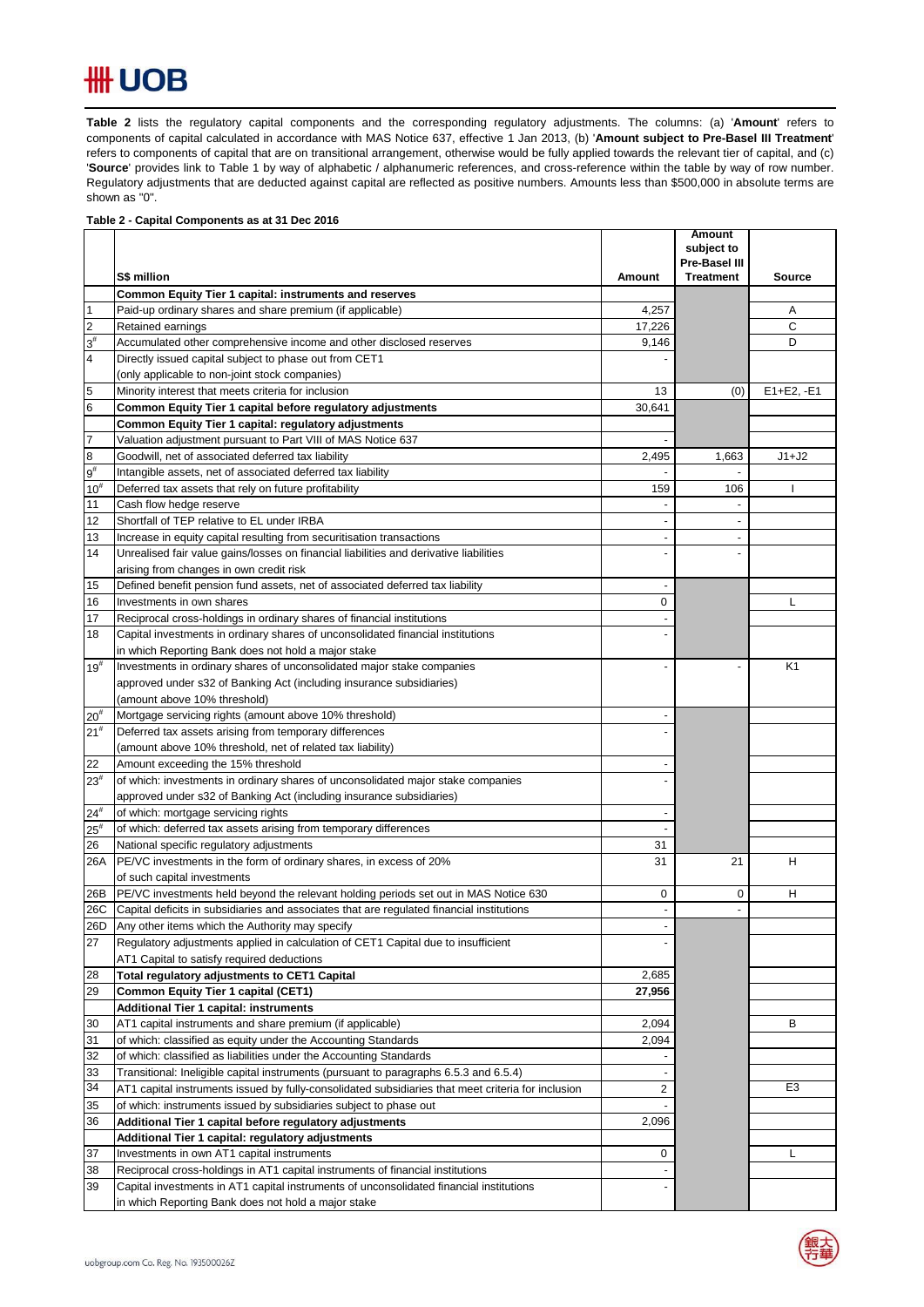

**Table 2 - Capital Components as at 31 Dec 2016**

|              |                                                                                                                                                     |        | <b>Amount</b><br>subject to |                |
|--------------|-----------------------------------------------------------------------------------------------------------------------------------------------------|--------|-----------------------------|----------------|
|              |                                                                                                                                                     |        | Pre-Basel III               |                |
|              | S\$ million                                                                                                                                         | Amount | <b>Treatment</b>            | <b>Source</b>  |
| $40^{#}$     | Investments in AT1 capital instruments of unconsolidated major stake companies                                                                      | 3      | 1                           | K <sub>2</sub> |
|              | approved under s32 of Banking Act (including insurance subsidiaries)                                                                                |        |                             |                |
| 41           | National specific regulatory adjustments                                                                                                            | 1,769  |                             |                |
| 41A          | PE/VC investments in the form of AT1 capital instruments, in excess of 20%                                                                          |        |                             |                |
| 41B          | of such capital investments<br>Any other items which the Authority may specify                                                                      |        |                             |                |
| 41C          | Regulatory adjustments applied to AT1 Capital in respect of amounts                                                                                 | 1,769  |                             |                |
|              | subject to pre-Basel III treatment                                                                                                                  |        |                             |                |
|              | of which: Goodwill, net of associated deferred tax liability                                                                                        | 1,663  |                             | row 8 at 40%   |
|              | of which: Intangible assets, net of associated deferred tax liability                                                                               |        |                             |                |
|              | of which: Deferred tax assets that rely on future profitability                                                                                     | 106    |                             | row 10 at 40%  |
|              | of which: Cash flow hedge reserve                                                                                                                   |        |                             |                |
|              | of which: Increase in equity capital resulting from securitisation transactions                                                                     |        |                             |                |
|              | of which: Unrealised fair value gains/losses on financial liabilities and derivative liabilities                                                    |        |                             |                |
|              | arising from changes in own credit risk                                                                                                             |        |                             |                |
|              | of which: Shortfall of TEP relative to EL under IRBA                                                                                                |        |                             |                |
|              | of which: PE/VC investments in the form of ordinary shares, in excess of 20%                                                                        |        |                             |                |
|              | of such capital investments                                                                                                                         |        |                             |                |
|              | of which: PE/VC investments held beyond the relevant holding periods set out in                                                                     |        |                             |                |
|              | MAS Notice 630                                                                                                                                      |        |                             |                |
|              | of which: Capital deficits in subsidiaries and associates that are regulated financial institutions                                                 |        |                             |                |
|              | of which: Investments in ordinary shares of unconsolidated major stake companies<br>approved under s32 of Banking Act (incl insurance subsidiaries) |        |                             |                |
|              | of which: PE/VC investments in the form of Tier 2 capital instruments, in excess of 20%                                                             |        |                             |                |
|              | of such capital investments                                                                                                                         |        |                             |                |
|              | of which: Investments in Tier 2 capital instruments of unconsolidated major stake companies                                                         |        |                             |                |
|              | approved under s32 of Banking Act (incl insurance subsidiaries)                                                                                     |        |                             |                |
| 42           | Regulatory adjustments applied in calculation of AT1 Capital due to                                                                                 |        |                             |                |
|              | insufficient Tier 2 Capital to satisfy required deductions                                                                                          |        |                             |                |
| 43           | Total regulatory adjustments to Additional Tier 1 capital                                                                                           | 1,772  |                             |                |
| 44           | <b>Additional Tier 1 capital (AT1)</b>                                                                                                              | 324    |                             |                |
| 45           | Tier 1 capital (T1 = CET1 + AT1)                                                                                                                    | 28,280 |                             |                |
|              | Tier 2 capital: instruments and provisions                                                                                                          |        |                             |                |
| 46           | Tier 2 capital instruments and share premium (if applicable)                                                                                        | 3,628  |                             | F <sub>2</sub> |
| 47           | Transitional: Ineligible capital instruments (pursuant to paragraphs 6.5.3 and 6.5.4)                                                               | 1,918  |                             | F <sub>1</sub> |
| 48           | Tier 2 capital instruments issued by fully-consolidated subsidiaries that meet criteria for inclusion                                               | 3      |                             | E4             |
| 49<br>50     | of which: instruments issued by subsidiaries subject to phase out<br>Provisions                                                                     | 1,119  |                             | G              |
| 51           | Tier 2 capital before regulatory adjustments                                                                                                        | 6,668  |                             |                |
|              | Tier 2 capital: regulatory adjustments                                                                                                              |        |                             |                |
| 52           | Investments in own Tier 2 instruments                                                                                                               | 0      |                             | L              |
| 53           | Reciprocal cross-holdings in Tier 2 capital instruments of financial institutions                                                                   |        |                             |                |
| 54           | Capital investments in Tier 2 capital instruments of unconsolidated financial institutions                                                          |        |                             |                |
|              | in which Reporting Bank does not hold a major stake                                                                                                 |        |                             |                |
| $55^{\rm #}$ | Investments in Tier 2 capital instruments of unconsolidated major stake companies                                                                   |        |                             |                |
|              | approved under s32 of Banking Act (including insurance subsidiaries)                                                                                |        |                             |                |
| 56           | National specific regulatory adjustments                                                                                                            | 21     |                             |                |
| 56A          | PE/VC investments in the form of Tier 2 capital instruments, in excess of 20%                                                                       |        |                             |                |
|              | of such capital investments                                                                                                                         |        |                             |                |
| 56B<br>56C   | Any other items which the Authority may specify<br>Regulatory adjustments applied to Tier 2 Capital in respect of amounts                           | 21     |                             |                |
|              | subject to pre-Basel III treatment                                                                                                                  |        |                             |                |
|              | of which: Shortfall of TEP relative to EL under IRBA                                                                                                |        |                             |                |
|              | of which: PE/VC investments in the form of ordinary shares, in excess of 20%                                                                        | 21     |                             | row 26A at 40% |
|              | of such capital investments                                                                                                                         |        |                             |                |
|              | of which: PE/VC investments held beyond the relevant holding periods set out in                                                                     | 0      |                             | row 26B at 40% |
|              | MAS Notice 630                                                                                                                                      |        |                             |                |
|              | of which: Capital deficits in subsidiaries and associates that are regulated financial institutions                                                 |        |                             |                |
|              | of which: Investments in ordinary shares of unconsolidated major stake companies                                                                    |        |                             |                |
|              | approved under s32 of Banking Act (incl insurance subsidiaries)                                                                                     |        |                             |                |
|              | of which: PE/VC investments in the form of AT1 capital instruments, in excess of 20%                                                                |        |                             |                |
|              | of such capital investments                                                                                                                         |        |                             |                |